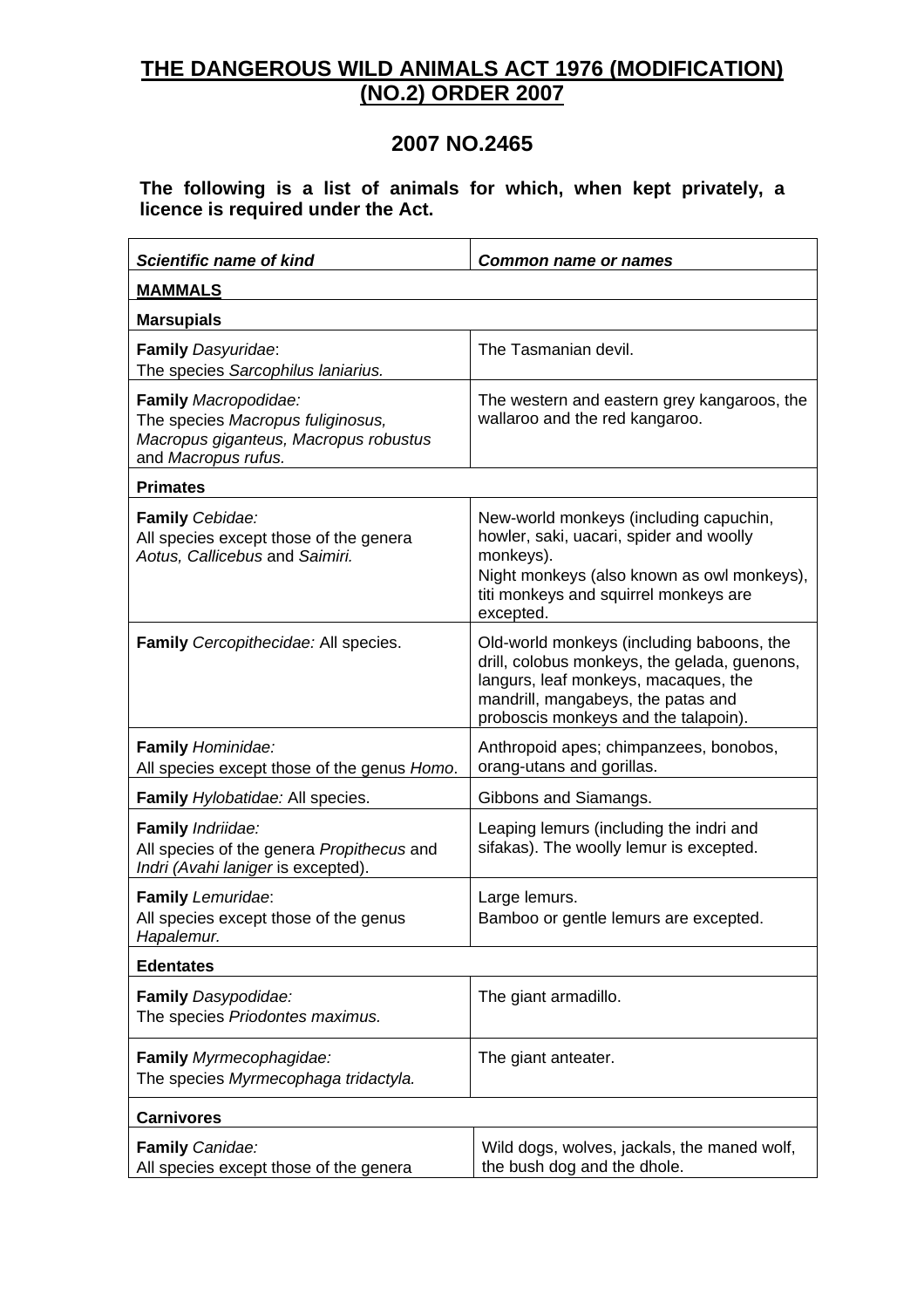| Alopex, Cerdocyon, Dusicyon, Otocyon,<br>Pseudolopex, Urocyon, Vulpes and<br>Nyctereutes.<br>The species Canis familiaris, other than the<br>subspecies Canis familiaris dingo, is also<br>excepted.                                                                                                                                                                                                                                                                                                                                                                                                                                                                                                                                                                                                                                                                                                                                                                                                                                                                                                                                           | Foxes, raccoon dogs and the domestic dog<br>(but not the dingo) are excepted.                                                                                                                                                                                                                                                                                                                                                                                                                                                                                                                                                                                                                                                                                                                                                                                                    |
|------------------------------------------------------------------------------------------------------------------------------------------------------------------------------------------------------------------------------------------------------------------------------------------------------------------------------------------------------------------------------------------------------------------------------------------------------------------------------------------------------------------------------------------------------------------------------------------------------------------------------------------------------------------------------------------------------------------------------------------------------------------------------------------------------------------------------------------------------------------------------------------------------------------------------------------------------------------------------------------------------------------------------------------------------------------------------------------------------------------------------------------------|----------------------------------------------------------------------------------------------------------------------------------------------------------------------------------------------------------------------------------------------------------------------------------------------------------------------------------------------------------------------------------------------------------------------------------------------------------------------------------------------------------------------------------------------------------------------------------------------------------------------------------------------------------------------------------------------------------------------------------------------------------------------------------------------------------------------------------------------------------------------------------|
| Family Felidae:<br>All except-<br>(a) the species Felis silvestris,<br>Otocolobus manul, Leopardus<br>tigrinus, Oncifelis geoffroyi, Oncifelis<br>guigna, Catopuma badia, Felis<br>margarita, Felis nigripes, Prionailurus<br>rubiginosus and Felis silvestris catus;<br>(b) a hybrid which is descended<br>exclusively from any one or more<br>species within paragraph (a);<br>(c) a hybrid of which-<br>(i) one parent is Felis silvestris<br>catus, and<br>(ii) the other parent is a first<br>generation hybrid of Felis<br>silvestris catus and any cat not<br>within paragraph (a);<br>(d) any cat which is descended<br>exclusively from any one or more<br>hybrids within paragraph (c)<br>(ignoring, for the purpose of<br>determining exclusivity of descent,<br>the parents and remoter ancestors of<br>any hybrid within paragraph (c));<br>(e) any cat which is descended<br>exclusively from Felis silvestris catus<br>and any one or more hybrids within<br>paragraph (c) (ignoring, for the<br>purpose of determining exclusivity of<br>descent, the parents and remoter<br>ancestors of any hybrid within<br>paragraph (c)). | All cats including the bobcat, caracal,<br>cheetah, jaguar, leopard, lion, lynx, ocelot,<br>puma, serval and tiger.<br>The following are excepted:<br>(a) the wild cat, the pallas cat, the little<br>spotted cat, the Geoffroy's cat, the kodkod,<br>the bay cat, the sand cat, the black-footed<br>cat, the rusty-spotted cat and the domestic<br>cat;<br>(b) a hybrid cat which is descended<br>exclusively from any one or more species<br>within paragraph (a);<br>(c) a hybrid cat having as one parent a<br>domestic cat and as the other parent a first<br>generation hybrid of a domestic cat and any<br>cat not within paragraph (a);<br>(d) any cat which is descended exclusively<br>from any one or more hybrids within<br>paragraph (c);<br>(e) any cat which is descended exclusively<br>from a domestic cat and any one or more<br>hybrids within paragraph (c). |
| Family Hyaenidae:<br>All except the species Proteles cristatus.                                                                                                                                                                                                                                                                                                                                                                                                                                                                                                                                                                                                                                                                                                                                                                                                                                                                                                                                                                                                                                                                                | Hyænas. The aardwolf is excepted.                                                                                                                                                                                                                                                                                                                                                                                                                                                                                                                                                                                                                                                                                                                                                                                                                                                |
| Family Mustelidae:<br>All species of the genera Amblonyx,<br>Arctonyx, Aonyx, Enhydra, Lontra, Melogale,<br>Mydaus, Pteronura and Taxidea.<br>The genus Lutra except the species Lutra<br>lutra.<br>The species Eira barbara, Gulo gulo, Martes<br>pennanti and Mellivora capensis.                                                                                                                                                                                                                                                                                                                                                                                                                                                                                                                                                                                                                                                                                                                                                                                                                                                            | Badgers (except the Eurasian badger), otters<br>(except the European otter) and the tayra,<br>wolverine, fisher and ratel (otherwise known<br>as the honey badger).                                                                                                                                                                                                                                                                                                                                                                                                                                                                                                                                                                                                                                                                                                              |
| <b>Family Ursidae:</b><br>All species including the species Ailuropoda<br>melanoleuca and Ailurus fulgens.                                                                                                                                                                                                                                                                                                                                                                                                                                                                                                                                                                                                                                                                                                                                                                                                                                                                                                                                                                                                                                     | All bears including the giant panda and the<br>red panda.                                                                                                                                                                                                                                                                                                                                                                                                                                                                                                                                                                                                                                                                                                                                                                                                                        |
| Family Viverridae:<br>All of the genus Civettictis.                                                                                                                                                                                                                                                                                                                                                                                                                                                                                                                                                                                                                                                                                                                                                                                                                                                                                                                                                                                                                                                                                            | The African, large-spotted, Malay and Indian<br>civets and the fossa.                                                                                                                                                                                                                                                                                                                                                                                                                                                                                                                                                                                                                                                                                                                                                                                                            |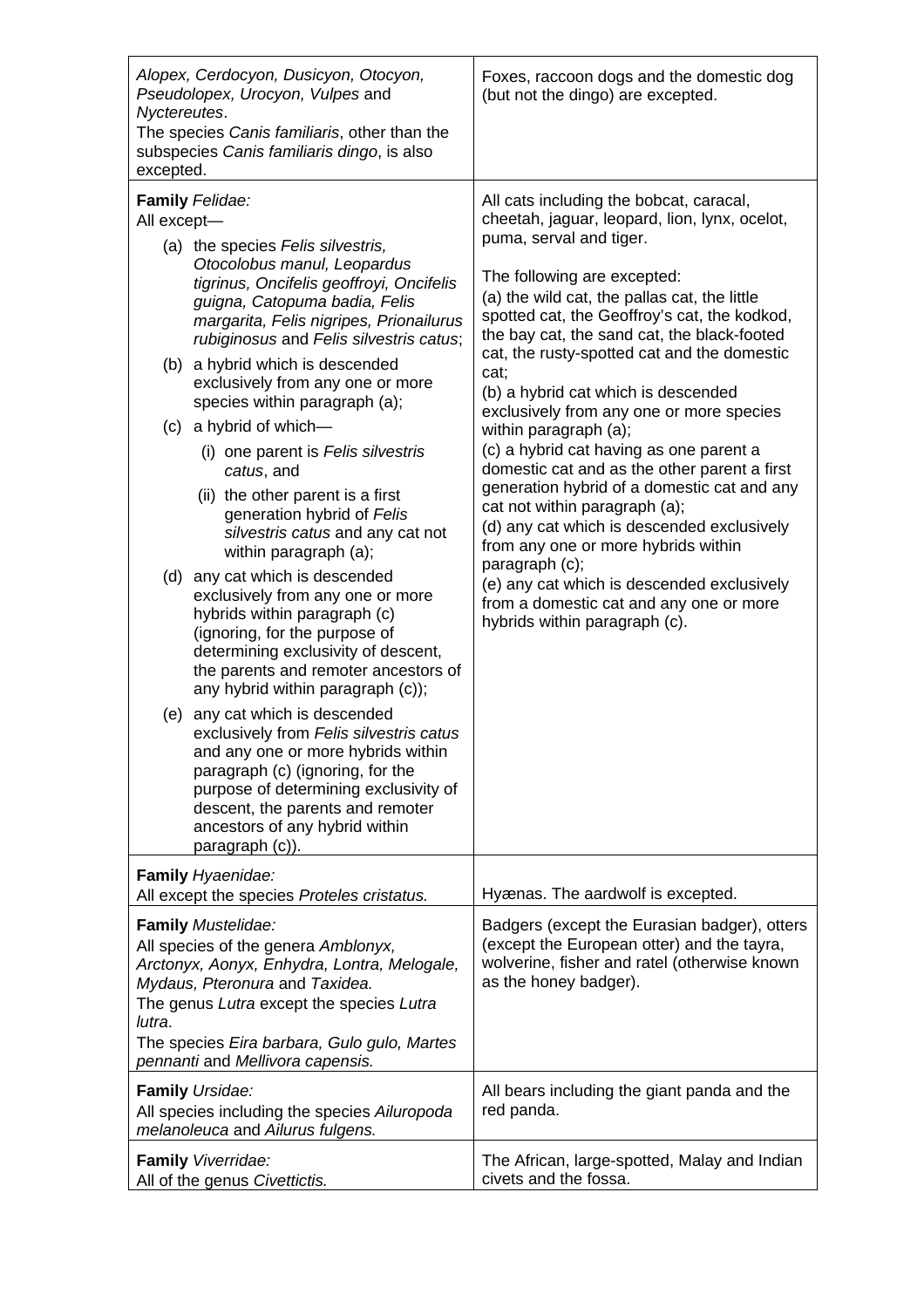| All of the genus Viverra.<br>The species Cryptoprocta ferox.                                                                        |                                                                                                                                         |  |
|-------------------------------------------------------------------------------------------------------------------------------------|-----------------------------------------------------------------------------------------------------------------------------------------|--|
| <b>Pinnipedes</b>                                                                                                                   |                                                                                                                                         |  |
| Family Odobenidae: All species.                                                                                                     | The walrus.                                                                                                                             |  |
| Family Otariidae: All species.                                                                                                      | Eared seals.                                                                                                                            |  |
| <b>Family Phocidae:</b><br>All species except Phoca vitulina and<br>Halichoerus grypus.                                             | True or earless seals.<br>The common seal (or harbour seal) and grey<br>seal are excepted.                                              |  |
| <b>Elephants</b>                                                                                                                    |                                                                                                                                         |  |
| Family Elephantidae: All species.                                                                                                   | Elephants.                                                                                                                              |  |
| <b>Aardvark</b>                                                                                                                     |                                                                                                                                         |  |
| Family Orycteropodidae:<br>The species Orycteropus afer.                                                                            | The aardvark.                                                                                                                           |  |
| <b>Odd-toed ungulates</b>                                                                                                           |                                                                                                                                         |  |
| Family Equidae:<br>All species except Equus asinus and Equus<br>caballus.                                                           | Asses, horses and zebras.<br>The donkey and domestic horse are<br>excepted.                                                             |  |
| Family Rhinocerotidae: All species.                                                                                                 | Rhinoceroses.                                                                                                                           |  |
| Family Tapiridae: All species.                                                                                                      | Tapirs.                                                                                                                                 |  |
| <b>Even-toed ungulates</b>                                                                                                          |                                                                                                                                         |  |
| Family Antilocapridae:<br>The species Antilocapra americana.                                                                        | The pronghorn.                                                                                                                          |  |
| <b>Family Bovidae:</b><br>All species except any domestic form of the<br>genera Bos, Bubalus, Capra and Ovis.                       | Antelopes, bison, buffalo, gazelles, goats and<br>sheep.<br>Domestic cattle, buffalo, goats and sheep are<br>excepted.                  |  |
| Family Camelidae:<br>All species of the genus Camelus.                                                                              | Camels.                                                                                                                                 |  |
| Family Cervidae:<br>All species of the genera Alces and<br>Rangifer, except any domestic form of the<br>species Rangifer tarandus.  | The moose or elk and the caribou or<br>reindeer.<br>The domestic reindeer is excepted.                                                  |  |
| Family Giraffidae: All species                                                                                                      | The giraffe and the okapi.                                                                                                              |  |
| Family Hippopotamidae: All species.                                                                                                 | The hippopotamus and the pygmy<br>hippopotamus.                                                                                         |  |
| <b>Family Suidae:</b><br>All species except any domestic form of the<br>species Sus scrofa.                                         | Old-world pigs (including the wild boar and<br>the wart hog).<br>The domestic pig is excepted.                                          |  |
| Family Tayassuidae: All species.                                                                                                    | New-world pigs (otherwise known as<br>peccaries).                                                                                       |  |
| <b>Hybrids</b>                                                                                                                      |                                                                                                                                         |  |
| Any hybrid of a kind of animal specified<br>(other than by way of exception) in the<br>foregoing provisions of this column where at | Any mammalian hybrids with at least one<br>parent of a specified kind, and any animal of<br>which at least one parent is such a hybrid. |  |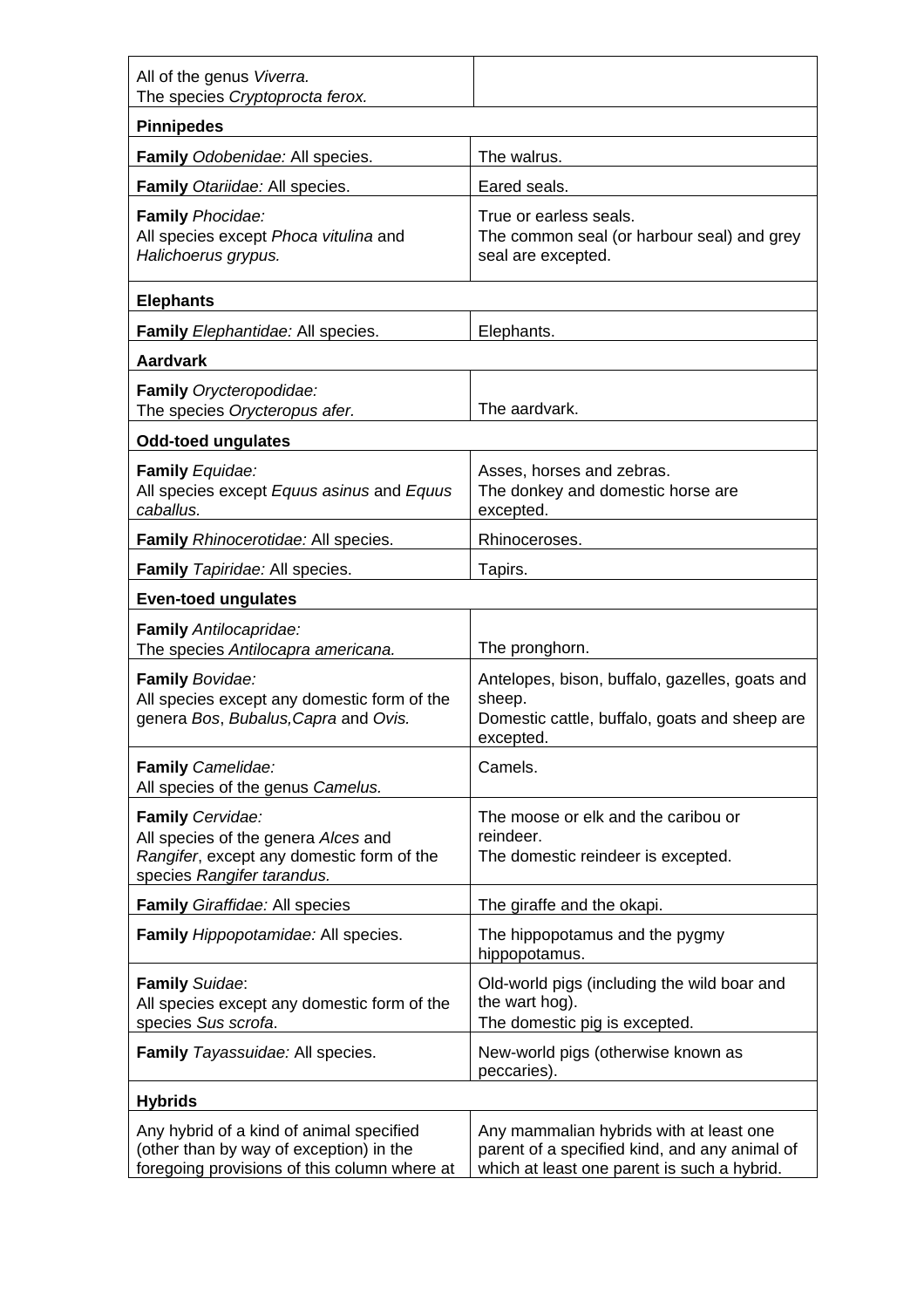| least one parent is of a kind so specified,<br>and any animal of which at least one parent<br>is such a hybrid.<br>This does not include an excepted hybrid of<br>the Family Felidae.                                                                               | This does not apply to excepted cat hybrids.                                                                                                                                                                                                                                                                                                                                          |  |
|---------------------------------------------------------------------------------------------------------------------------------------------------------------------------------------------------------------------------------------------------------------------|---------------------------------------------------------------------------------------------------------------------------------------------------------------------------------------------------------------------------------------------------------------------------------------------------------------------------------------------------------------------------------------|--|
| <b>BIRDS</b>                                                                                                                                                                                                                                                        |                                                                                                                                                                                                                                                                                                                                                                                       |  |
| <b>Cassowaries</b>                                                                                                                                                                                                                                                  |                                                                                                                                                                                                                                                                                                                                                                                       |  |
| Family Casuariidae: All species.                                                                                                                                                                                                                                    | Cassowaries.                                                                                                                                                                                                                                                                                                                                                                          |  |
| <b>Ostrich</b>                                                                                                                                                                                                                                                      |                                                                                                                                                                                                                                                                                                                                                                                       |  |
| Family Struthionidae: All species.                                                                                                                                                                                                                                  | The ostrich.                                                                                                                                                                                                                                                                                                                                                                          |  |
| <b>REPTILES</b>                                                                                                                                                                                                                                                     |                                                                                                                                                                                                                                                                                                                                                                                       |  |
| <b>Crocodilians</b>                                                                                                                                                                                                                                                 |                                                                                                                                                                                                                                                                                                                                                                                       |  |
| Family Alligatoridae: All species.                                                                                                                                                                                                                                  | Alligators and caimans.                                                                                                                                                                                                                                                                                                                                                               |  |
| Family Crocodylidae: All species.                                                                                                                                                                                                                                   | Crocodiles and the false gharial.                                                                                                                                                                                                                                                                                                                                                     |  |
| Family Gavialidae: All species.                                                                                                                                                                                                                                     | The gharial (otherwise known as the gavial).                                                                                                                                                                                                                                                                                                                                          |  |
| <b>Lizards and snakes</b>                                                                                                                                                                                                                                           |                                                                                                                                                                                                                                                                                                                                                                                       |  |
| Family Atractaspididae:<br>All species of the genus Atractaspis.                                                                                                                                                                                                    | Burrowing asps, also known as mole or<br>burrowing vipers and stiletto snakes.                                                                                                                                                                                                                                                                                                        |  |
| Family Colubridae.<br>All species of the genera Malpolon and<br>Thelotornis.<br>The species Dispholidus typus, Rhabdophis<br>subminiatus, Rhabdophis tigrinus,<br>Elapomorphus lemniscatus, Philodryas<br>olfersii,<br>Tachymenis peruviana and Xenodon<br>severus. | Certain rear-fanged venomous snakes,<br>Montpellier snakes and African vine snakes<br>(otherwise known as African twig or bird<br>snakes).<br>The boomslang, the red-necked keelback,<br>the yamakagashi (otherwise known as the<br>Japanese tiger-snake), the Argentine black-<br>headed snake, the South American green<br>racer, the Peruvian racer and the Amazon<br>false viper. |  |
| Family Elapidae: All species.                                                                                                                                                                                                                                       | Certain front-fanged venomous snakes<br>including cobras, coral snakes, kraits,<br>mambas, whipsnakes and all Australian<br>poisonous snakes (including the death<br>adders).                                                                                                                                                                                                         |  |
| Family Hydrophiidae: All species.                                                                                                                                                                                                                                   | Sea snakes.                                                                                                                                                                                                                                                                                                                                                                           |  |
| Family Helodermatidae: All species.                                                                                                                                                                                                                                 | The gila monster and the (Mexican) beaded<br>lizard.                                                                                                                                                                                                                                                                                                                                  |  |
| Family Viperidae: All species.                                                                                                                                                                                                                                      | Certain front-fanged venomous snakes<br>(including adders, the barba amarilla, the<br>bushmaster, the fer-de-lance, moccasins,<br>rattlesnakes and vipers).                                                                                                                                                                                                                           |  |
| <b>INVERTEBRATES</b>                                                                                                                                                                                                                                                |                                                                                                                                                                                                                                                                                                                                                                                       |  |
| <b>Spiders</b>                                                                                                                                                                                                                                                      |                                                                                                                                                                                                                                                                                                                                                                                       |  |